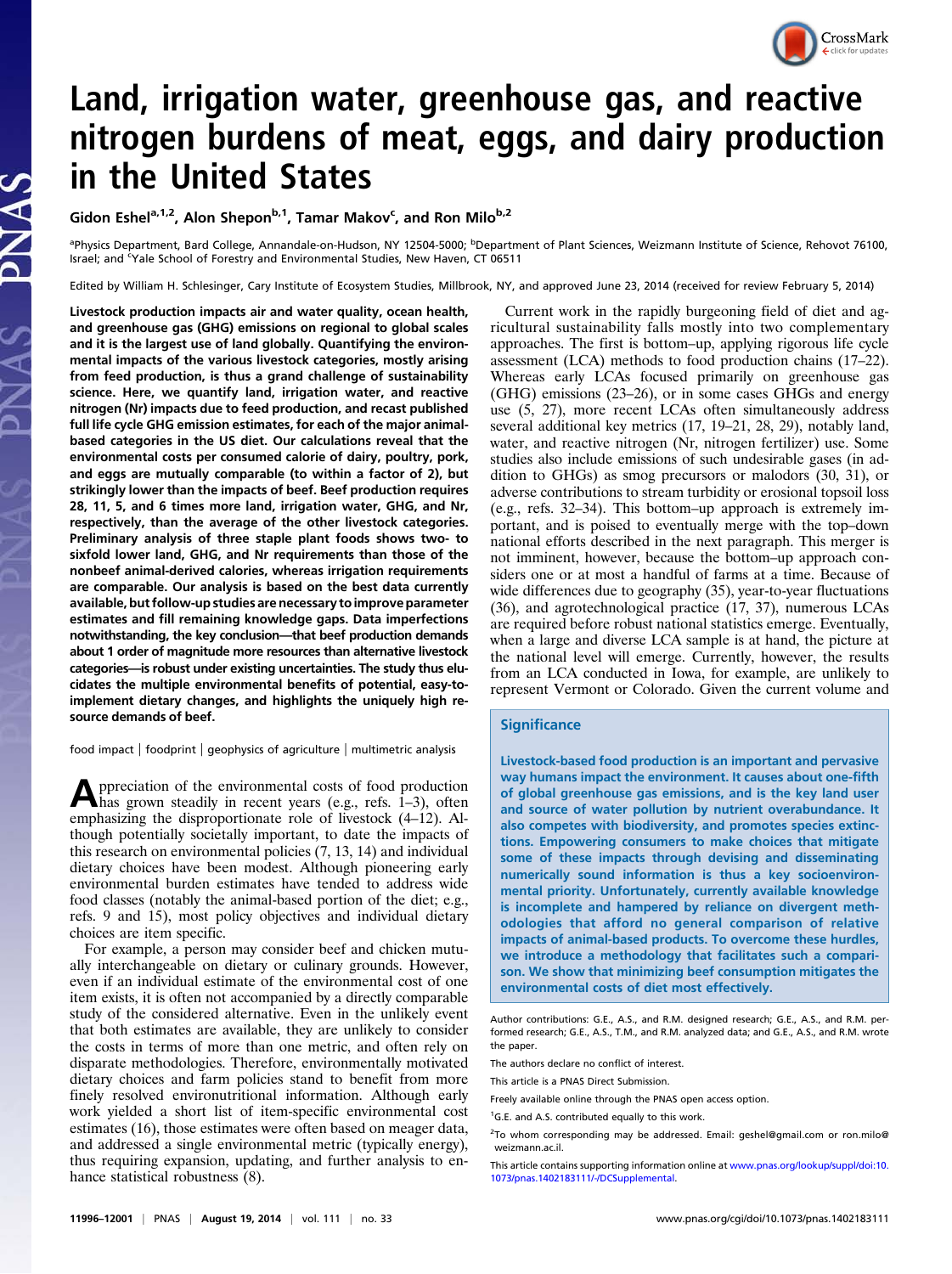scope of LCA research, and the complexity and variability of the problem, LCAs are still too few and too local to adequately sample the multifaceted, diverse US food system, and thus to collectively become nationally scalable.

The second agricultural sustainability research thrust, into which this study broadly falls, is a top–down analysis of national  $(10, 16, 38)$  or global  $(8, 39-41)$  production statistics. The top– down approach we follow here is conceptually straightforward, as described schematically in Fig. 1. The environmental needs (land, irrigation water, etc.) of feed production are collected and distributed among the feed-consuming animal categories. This is termed the partitioning step, and is based on information about the number of animals raised or slaughtered mass in each category, as well as the characteristic feed ration in each category. The burdens attributed to each category are divided by the caloric or protein mass output of that animal category, yielding the final result, the environmental burden per consumed unit (e.g., agricultural land needed per ingested kilocalorie of poultry). This method is mainly appealing because it  $(i)$  circumvents the variability issues raised above by using national or global aggregations; and  $(ii)$  it is based on relatively solid data. For the United States in particular, US Department of Agriculture (USDA) data tend to be temporally consistent, nearly allinclusive (e.g., records of the main crops are based on close to 100% of the production), and are reported after some (albeit modest) quality control. The key challenge with this approach is obtaining defensible numerical values and uncertainty ranges for the tens if not hundreds of parameters needed in the calculations, many of which are poorly constrained by available data. Such parameters include, for example, the average feed required per animal per day or per kilogram of weight gain, or the relative fraction of pasture in beef and dairy diets. The values vary as a function of, at least, season, geographical location, and



Fig. 1. A simplified schematic representation of the information flow in calculating environmental burdens per consumed calorie or gram of protein. Feed supply and requirements (blue boxes at top) previously yielded (38) the fraction of each feed class consumed by each animal category; e.g., pork requires 23  $\pm$  9% of concentrated feed. Combined with the environmental burdens (green boxes at left; land, irrigation water, and nitrogen fertilizer for each of the three feed classes), these fractions yield the burdens attributed to each animal category. Finally, dividing those overall environmental burdens attributed to each of the five livestock categories by the number of calories (or grams of protein) nationally consumed by humans in the United States, we reach the final result of this paper (yellow box at bottom). Most input data (left and top boxes) is known with relative accuracy based on USDA data, whereas environmental burdens of pasture and average feed requirements are less certain.

agrotechnology used. One research effort, focused on a single location, is unlikely to yield definitive results. Significant progress in both approaches is primarily realized through the tenacious and painstaking amassing of many independent analyses over time; analyses from which robust, meaningful statistics can be derived. Because of the challenges associated with each of the research thrusts discussed above, quantitatively robust, multimetric estimates that are comparable across different categories and represent the average national environmental burdens have yet to be devised. Although estimates of total national energy use and GHG emissions by agriculture do exist (e.g., refs. 4, 5, 42, and 43), they require further statistical evaluation. The costs in terms of land, irrigation water, and Nr are even less certain.

Applying a top–down, uniform methodology throughout, here we present estimates of land, irrigation water, GHG, and Nr requirements of each of the five main animal-based categories in the US diet—dairy, beef, poultry, pork, and eggs—jointly providing 96% of the US animal-based calories. We do not analyze fish for two reasons. First, during the period 2000–2013, fish contributed  $\approx$ 14 kcal per person per day,  $\approx$ 0.5% of the total and 2% of the animal-based energy (750 kcal per person per day) in the mean American diet (44). In addition, data addressing feed use by fisheries and aquaculture are very limited and incomplete (relative to the five categories considered). We do not claim to cover all important environmental impacts of livestock production. Rather, we focus on key metrics that can be reliably defined and quantified at the national level with currently available data.

# Results

We base our calculations on annual 2000–2010 data for land, irrigation water, and fertilizer from the USDA, the Department of the Interior, and the Department of Energy (see *[SI Text](http://www.pnas.org/lookup/suppl/doi:10.1073/pnas.1402183111/-/DCSupplemental/pnas.201402183SI.pdf?targetid=nameddest=STXT)* and ref. 13 for details). We consider three feed classes: concentrates, which include crops (corn, soybean, wheat, and other minor crops) along with byproducts, processed roughage (mainly hay and silage), and pasture. Data used include land area required for feed production (9); Nr application rates for crops, hay, and pasture; crop-specific irrigation amounts; and category-specific animal GHG emissions (17, 19–23, 28, 45, 46). For GHG emissions we also use LCA data to cover not only feed production but also manure management and enteric fermentation.

We use these data to calculate the amount of resources (e.g., total land or irrigated water) required for the production of all feed consumed by each edible livestock. We then partition the resources needed for the production of these three feed classes among the five categories of edible livestock. These two steps (38) rely on numerical values of several parameters that current data constrain imperfectly. Key among those are the feed demands of individual animals—e.g., 1.8 kg dry matter (DM) feed per 1 kg of slaughtered broiler—for which we could not find a nationwide reputed long-term dataset. Although some of the poorly known parameters impact the overall results minimally, a few of those impact the results significantly. As such, these steps add uncertainty to our results for which our presented uncertainty estimates may account only partially. The partition of feed is performed according to the fraction of the national livestock feed consumption characterizing each category, using recently derived partition coefficients (see [Table S1](http://www.pnas.org/lookup/suppl/doi:10.1073/pnas.1402183111/-/DCSupplemental/pnas.201402183SI.pdf?targetid=nameddest=ST1) and ref. 38). Finally, we divide the resource use of each category by the US national animal caloric consumption, obtaining a category-specific burden per unit of consumed energy. For clearer presentation, we report burdens per megacalorie, where a megacalorie is  $10^3$ kilocalories (also colloquially termed " $10<sup>3</sup>$  calories" in popular US nutritional parlance), equivalent to roughly half of the recommended daily energy consumption for adults. That is, we focus on the environmental performance per unit of energy of each food category. This is by no means a unique or universally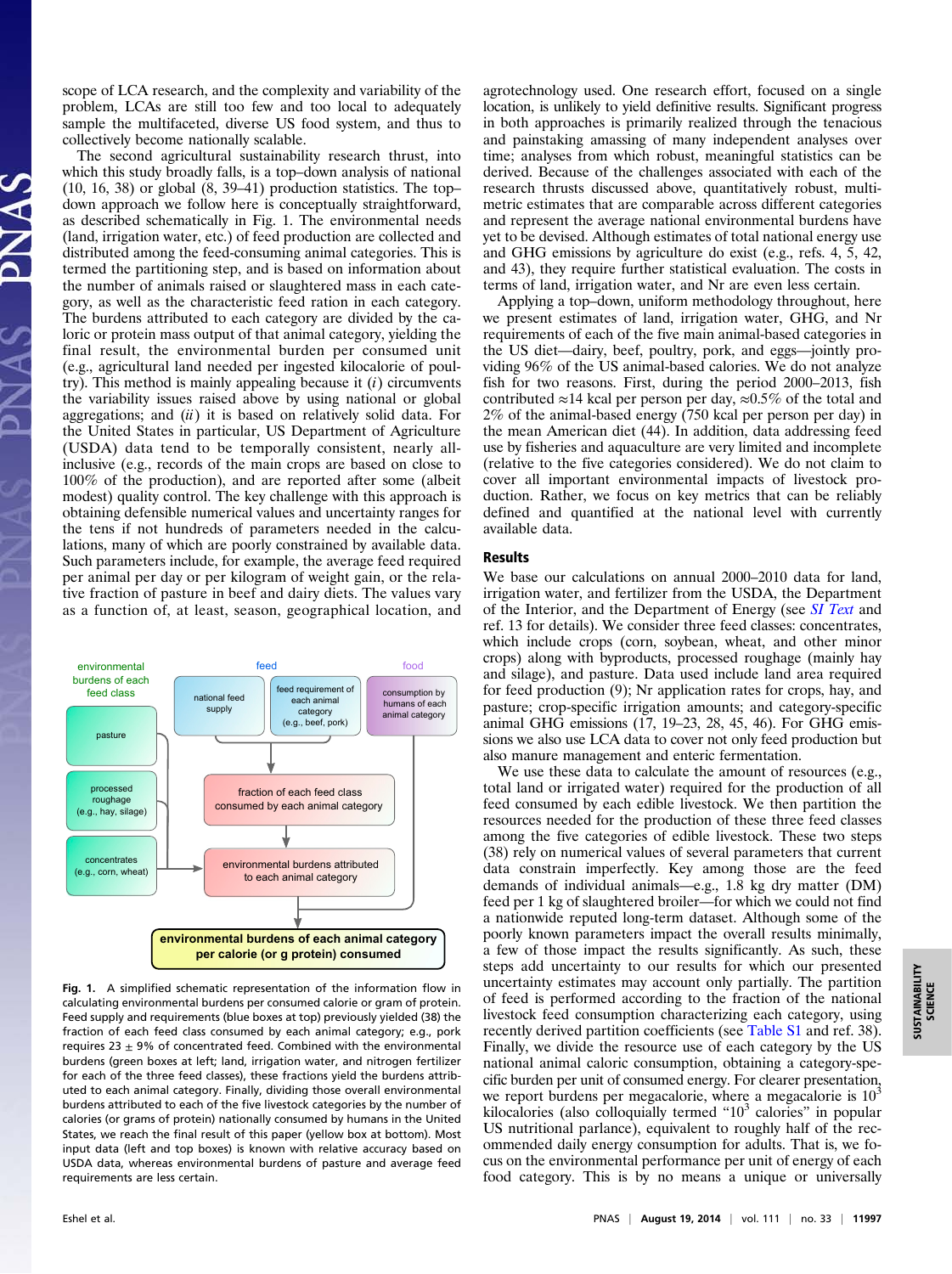

Fig. 2. (A–D) Environmental performance of the key livestock categories in the US diet, jointly accounting for >96% of animal-based calories. We report performance in resources required for producing a consumed Mcal (1 Mcal =  $10<sup>3</sup>$  kcal, roughly half a person's mean daily caloric needs). For comparison, resource demands of staple plants potatoes (denoted p), rice (r), and wheat (w) are denoted by arrows above A–D. E displays actual US consumption of animal-based calories. Values to the right of the bars denote categories' percentages in the mean US diet. The demands of beef are larger than the figure scale and are thus written explicitly next to the red bars representing beef. Error (uncertainty) bars indicate SD. In A, for beef and dairy, demand for pastureland is marked with white hatching, and a vertical line separates demand for cropland (to the left), and processed roughage land (to the right).

superior choice. Other metrics, such as environmental costs per gram of protein (16), may be useful in other contexts or favored by some readers. We thus repeat our calculations using the protein metric, as shown in *SI Text*[, section 6](http://www.pnas.org/lookup/suppl/doi:10.1073/pnas.1402183111/-/DCSupplemental/pnas.201402183SI.pdf?targetid=nameddest=STXT) and [Fig. S1,](http://www.pnas.org/lookup/suppl/doi:10.1073/pnas.1402183111/-/DCSupplemental/pnas.201402183SI.pdf?targetid=nameddest=SF1) conflating nutritional and environmental considerations (e.g., refs. 13 and 47).

We correct for feed consumption by other animals (goats, sheep, and horses) as well as export–import imbalances of individual animal categories. As pasture data coverage is poor, we derive the nitrogen fertilizer used for pasture as the residual between the overall agricultural use totals and the sums of crops and processed roughage totals, all well constrained by data. GHG emissions associated with the production of the various animal categories are derived from previous studies, considering  $CO_2$ , CH<sub>4</sub>, and N<sub>2</sub>O (17, 19–21, 28, 45, 46) from manure management, enteric fermentation, direct energy consumption, and fertilizer production inputs. An extended technical discussion of the methodology including data uncertainty and limitations is given in [SI Text](http://www.pnas.org/lookup/suppl/doi:10.1073/pnas.1402183111/-/DCSupplemental/pnas.201402183SI.pdf?targetid=nameddest=STXT). Note however that using full life cycle GHG estimates (as we do here) renders the GHG approach distinct from those for the other metrics, which address only the feed production phase in total production.

The animal-based portion of the US diet uses  $\approx 0.6$  million km<sup>2</sup> for crops and processed roughage, equivalent to  $\approx 40\%$  of all US cropland or  $\approx 2,000$  m<sup>2</sup> per person. The total requirements, including pasture land, amount to  $\approx 3.7$  million km<sup>2</sup>, equivalent to  $\approx$ 40% of the total land area of the United States or  $\approx$ 12,000 m<sup>2</sup> per person. Feed production requires  $\approx$ 45 billion m<sup>3</sup> of irrigation water, equal to  $\approx$ 27% of the total national irrigation use (48), or  $\approx 150$  m<sup>3</sup> per person per year, which is comparable to overall household consumption. It also uses  $\approx$ 6 million metric tons of Nr fertilizer annually, about half of the national total. Finally, GHG emissions total  $0.3 \times 10^{12}$  kg CO<sub>2e</sub> which is ≈5% of total US emissions (49), or 1.1 t per person per year, equivalent to about 20% of the transportation sector emissions.

We find that the five animal categories are markedly dichotomous in terms of the resources needed per consumed calories as shown in Fig.  $2A-D$ . Beef is consistently the least resourceefficient of the five animal categories in all four considered metrics. The resource requirements of the remaining four livestock categories are mutually similar. Producing 1 megacalorie of beef requires  $\approx$  28, 11, 5, and 6 times the average land, irrigation water, GHG, and Nr of the other animal categories. Fig. 2 thus achieves the main objective of this paper, enabling direct comparison of animal based food categories by their resource use. Its

clearest message is that beef is by far the least environmentally efficient animal category in all four considered metrics, and that the other livestock categories are comparable (with the finer distinctions Fig. 2 presents).

A possible objection to the above conclusion is that beef production partly relies on pastureland in the arid west, land that is largely unfit for any other cultivation form. Whereas most western pastureland is indeed unfit for any other form of food production, the objection ignores other societal benefits those arid lands may provide, notably ecosystem services and biodiversity. It further ignores the  $\approx 0.16$  million km<sup>2</sup> of high-quality cropland used for grazing and the  $\approx 0.46$  million km<sup>2</sup> of grazing land east of longitude 100°W that enjoy ample precipitation (50) and that can thus be diverted to food production. Even when focusing only on agricultural land, beef still towers over the other categories. This can be seen by excluding pasture resources and summing only crops and processed roughage (mostly hay and silage, whose production claims prime agricultural land that can be hypothetically diverted to other crops). After this exclusion, 1 Mcal of beef still requires  $\approx 15$  m<sup>2</sup> land (Fig. 24), about twofold higher than the second least-efficient category.

As a yardstick, in Fig. 2 we compare animal categories to three plant staples for which we were able to gather data on all four metrics analyzed. Results for potatoes, wheat, and rice ([SI Text](http://www.pnas.org/lookup/suppl/doi:10.1073/pnas.1402183111/-/DCSupplemental/pnas.201402183SI.pdf?targetid=nameddest=STXT), [section 9\)](http://www.pnas.org/lookup/suppl/doi:10.1073/pnas.1402183111/-/DCSupplemental/pnas.201402183SI.pdf?targetid=nameddest=STXT) are shown by three downward pointing arrows at the top of Fig.  $2A-D$  accompanied by their initial letters (e.g., "r" for rice). Compared with the average resource intensities of these plant items per megacalorie, beef requires 160, 8, 11, and 19 times as much land, irrigation water, GHG, and Nr, respectively, whereas the four nonbeef animal categories require on average 6, 0.5, 2, and 3 times as much, respectively [\(Fig. S2\)](http://www.pnas.org/lookup/suppl/doi:10.1073/pnas.1402183111/-/DCSupplemental/pnas.201402183SI.pdf?targetid=nameddest=SF2). Although potentially counterintuitive, the irrigation water requirements reflect the fact that the bulk of land supplying livestock feed is rainfed, i.e., not irrigated. For example, for the two key caloric contributors to the diet of US livestock, corn and soy,



Fig. 3. Percentage of the overall national environmental burdens exerted by the individual animal categories. The results are obtained by multiplying the values of Fig. 2E, recast as annual overall national caloric consumption, by the resource per megacalorie of Fig. 2 A–D. Beef requires ≈88% of all US land allocated to producing animal-based calories, partitioned (from the bottom up) among pasture (≈79%), processed roughage (≈7%), and concentrated feed (≈2%). The land demands of dairy are displayed in the same format.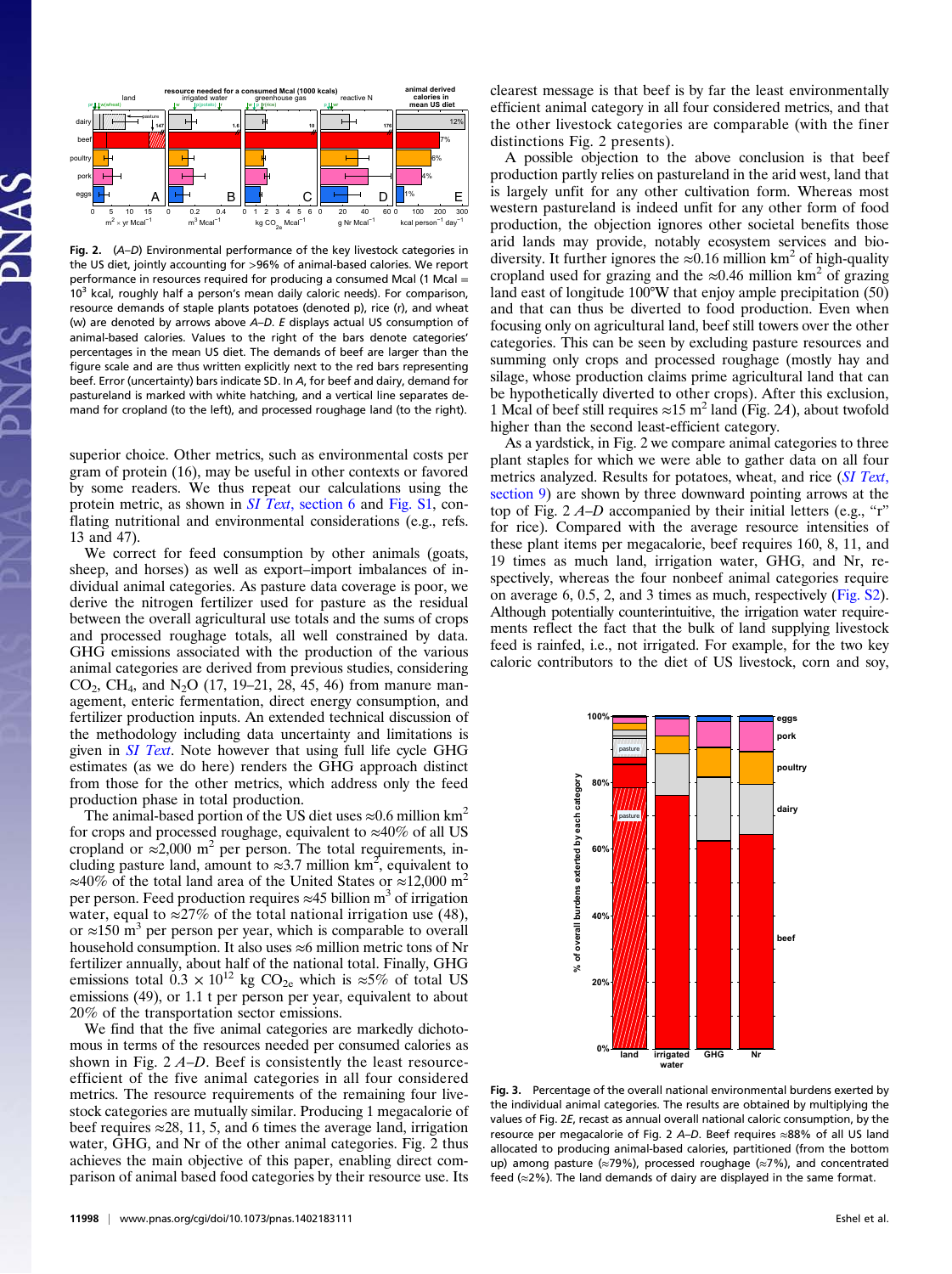only 14% and 8% of the respective allocated lands are irrigated  $(\approx 44,000 \text{ km}^2 \text{ and } 25,000 \text{ km}^2 \text{ of } \approx 300,000 \text{ km}^2 \text{ each}).$ 

Our conclusions from the comparison among the five considered livestock categories are also valid, albeit slightly numerically modified, when analyzed per unit of protein consumed rather than on a caloric basis as shown in [Fig. S1](http://www.pnas.org/lookup/suppl/doi:10.1073/pnas.1402183111/-/DCSupplemental/pnas.201402183SI.pdf?targetid=nameddest=SF1) and *[SI Text](http://www.pnas.org/lookup/suppl/doi:10.1073/pnas.1402183111/-/DCSupplemental/pnas.201402183SI.pdf?targetid=nameddest=STXT)*, [section 6](http://www.pnas.org/lookup/suppl/doi:10.1073/pnas.1402183111/-/DCSupplemental/pnas.201402183SI.pdf?targetid=nameddest=STXT). For the analyzed plant items, whose protein content is lower, the differences are smaller by comparison with the livestock categories, as [Fig. S1](http://www.pnas.org/lookup/suppl/doi:10.1073/pnas.1402183111/-/DCSupplemental/pnas.201402183SI.pdf?targetid=nameddest=SF1) shows. A detailed comparison of plant items calls for a dedicated future study. Such a study should also analyze high-protein plants such as soy and beans. We currently do not correct for differing protein digestibility whose relatively small quantitative effect (51) does not qualitatively change our results. We also do not account for differences in essential amino acid content. We note that the practical implications of protein sources in diverse diets are still vigorously debated (52) among nutritionists, and that the combined amino acid mass in current wheat, corn, rice, and soybean production exceeds the USDA recommended intake of these nutrients for the global human population.

Fig. 3 shows the partitioning of the total environmental burdens in the four metrics associated with feed production for the five livestock categories. We obtain these totals by multiplying the per calorie burdens depicted in Fig.  $2A-D$  by the caloric use shown in Fig. 2E. Fig. 3 thus identifies categories that dominate overall animal-based burdens, taking note of both resource efficiency and actual consumption patterns. Breaking down the total annual national burdens in each metric, Fig. 3 shows the dominance of beef over the environmental requirements of all other animal categories combined.



Fig. 4. Feed-to-food and feed-to-protein conversion factors of different livestock categories. The bar height of each category in A shows the total livestock feed calories used divided by the human-consumed calories they yield. For example, the value of  $\approx$ 9 for poultry indicates that, on average, 9 feed calories fed to poultry yield 1 calorie consumed by humans. Note that this factor includes the approximately twofold loss reported by the USDA in the post-farm gate supply chain from primary production through retail to the consumer. The often-quoted 10:1 conversion factor per trophic level arising from studies in ecology is marked as a gray line. B depicts the conversion factors from livestock feed to human-consumed protein mass. For beef and dairy, the contribution of concentrates, processed roughage, and pasture is presented from the bottom to the top, respectively. The gray area marks the upper and lower bounds of the three staple plants. Error (un-certainty) bars indicate SD. See [SI Text](http://www.pnas.org/lookup/suppl/doi:10.1073/pnas.1402183111/-/DCSupplemental/pnas.201402183SI.pdf?targetid=nameddest=STXT) for calculation details.

The broad resource demand ranges of Fig. 2 A–D partly stem from differences in the basic biology-governed capacity of different farm animals to convert feed energy into calories consumed by humans. Fig. 4A quantifies these conversion factors from feed to consumed food for current US agricultural practices and exhibits a wide range, with beef three to six times less efficient than the other (largely mutually comparable) livestock categories. Modern, mostly intensive, US beef production is thus an energy conversion pathway about fourfold less efficient than other livestock. This value is in line with earlier analyses (53) and updates those analyses to reflect current data and practices. Comparing Figs. 2 and 4 suggests that biology does not explain all of the unusually high resource requirements of beef depicted in Fig. 2. Such results and methodology can also be used to quantify the tradeoffs associated with beef production relying primarily on grazing versus on processed roughage and concentrates; whereas grass-fed beef requires more pasture land, its irrigation water and Nr fertilizer needs are lower. In Fig. 4B we further show the conversion factor from feed calories to protein mass for each of the animal categories.

#### Discussion

How does the relative resource consumption calculated in this study compare with the caloric composition of the current mean US diet? In stark contrast with Fig.  $2A-D$ , Fig.  $2E$  shows this composition and demonstrates the suboptimality of current US consumption patterns of animal-based foods with respect to the four environmental metrics considered. Beef, the least efficient against all four metrics, is the second most popular animal category in the mean US diet, accounting for 7% of all consumed calories. Interestingly, dairy, by far the most popular category, is not more efficient than pork, poultry, or eggs.

Because our results reflect current US farm policies and agrotechnology, the picture can change markedly in response to changes in agricultural technology and practice, national policies, and personal choice. By highlighting the categories that can most effectively reduce environmental resource burdens, our results can help illuminate directions corrective legislative measures should ideally take. Although our analysis is based on US data, and thus directly reflects current US practices, globalization-driven rapid diffusion of US customs, including dietary customs, into such large and burgeoning economies as those of China or India, lends a global significance to our analysis.

Corrective legislative measures are particularly important because, in addition to ethnic and cultural preferences, current consumption patterns of several food types partly track government policies (such as price floors, direct subsidies, or countercyclical measures). For example, at least historically, the caloric dominance of dairy in the US diet is tied to governmental promotion of dairy through marketing and monetary means (54), and meat ubiquity partly reflects governmental support for grain production, a dominant subsidy recipient in the agricultural sector. Our results thus offer policymakers a method for calculating some of the environmental consequences of food policies. Our results can also guide personal dietary choices that can collectively leverage market forces for environmental betterment. Given the broad, categorical disparities apparent in our results, it is clear that policy decisions designed to reduce animalbased food consumption stand to significantly reduce the environmental costs of food production (55) while sustaining a burgeoning populace.

## Materials and Methods

Analysis Boundaries. For land, water, and Nr, we confine our analysis to resources used for feed production. First, on-farm use of these resources has been shown to be negligible by comparison. In addition, data addressing onfarm requirements are more geographically and temporally disparate, not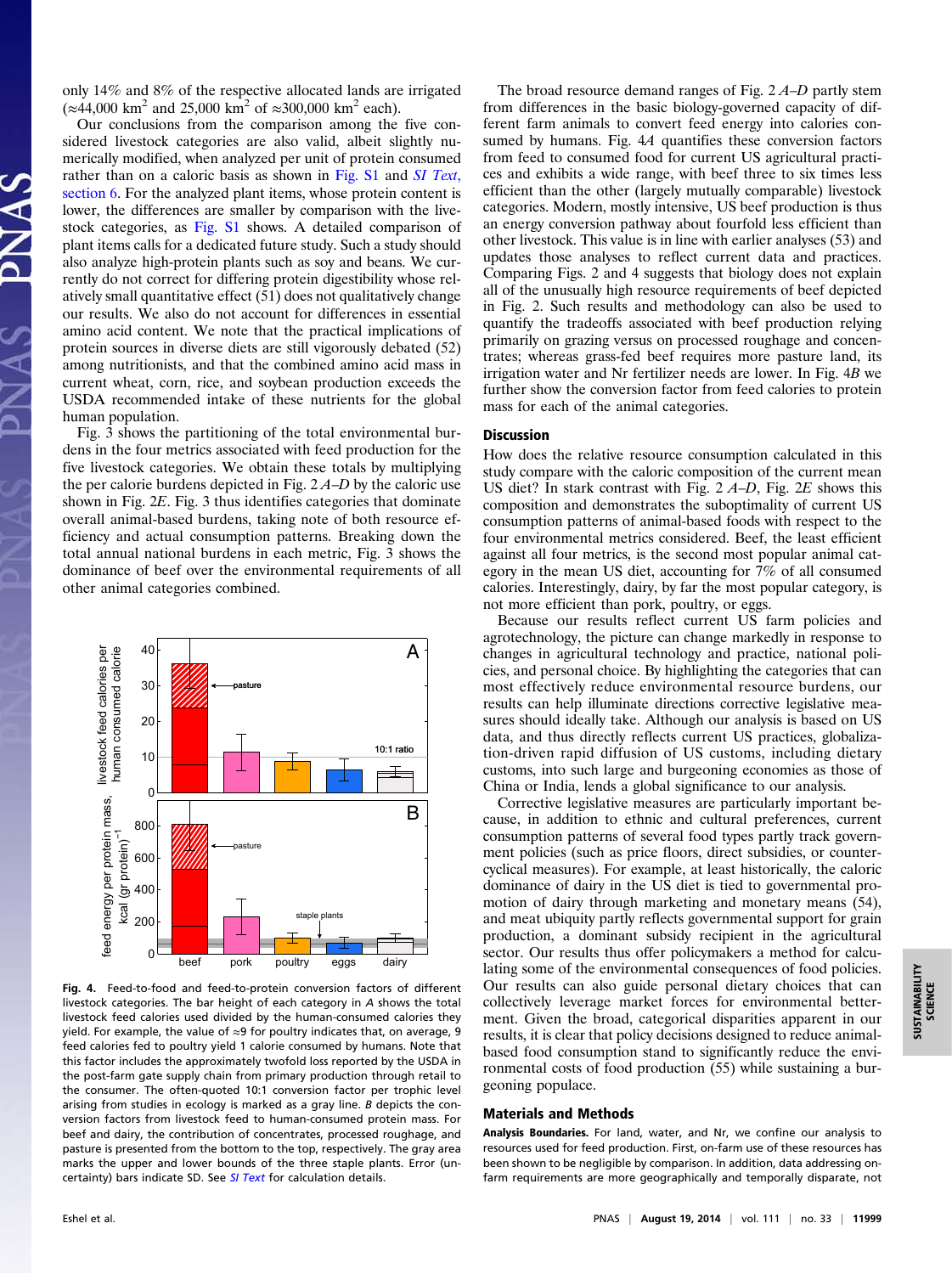always directly mutually comparable, and thus difficult to scale up into the national level our analysis requires.

We focus on irrigation water (i.e., blue water), neglecting direct precipitation on plants (i.e., green water) as the latter is not directly accessible for alternative human uses. Disregarding green water follows recent studies (10, 56, 57) that favor this approach and point out the large differences between results of studies that focus on irrigation water and those based on combining all water resources.

Beside feed-related costs, livestock production also involves non-CO<sub>2</sub> GHG emissions due to manure management and enteric emissions. These GHG burdens are included in the published LCAs we use in this study (refs. 17, 19– 21, 23, 28, 29, and 58 and *SI Text*[, section 7](http://www.pnas.org/lookup/suppl/doi:10.1073/pnas.1402183111/-/DCSupplemental/pnas.201402183SI.pdf?targetid=nameddest=STXT)).

In analyzing the eutrophication potential of Nr, we address fertilizer use only, excluding manure and emissions of volatile nitrogenous compounds, which are considered in the GHG metric. The decision to focus the biogeochemistry portion of the work on nitrogen has several distinct motivations. First, N is by far the most widely applied nutrient, with application rates by nutrient mass approximately threefold higher than those of the other two agriculturally widely used nutrients, phosphate and potash. Second, because the geographical focus is North America, which has been glaciated recently, its soils and the fresh water systems that drain them are rarely P limited (59). Consequently, N dominates eutrophication and hypoxia in the estuaries and coastal ecosystems surrounding North America (60). Third, our focus on feed production implicitly focuses on the Midwest. This emphasizes the Gulf of Mexico Dead Zone, where N limitation dominates dissolved oxygen levels (61).

Correction for Export–Import. In evaluating national feed use, we take note of domestic consumption only, excluding and correcting for domestically produced exported feed. We similarly correct for net export–import of animalbased food items. To do so, we multiply the overall national resource use by a factor that reflects the export–import imbalance as a fraction of the total consumed calories of each animal category. For example, if 14% of the total pork produced is exported whereas imported pork is 5%, then we multiply each resource used domestically for pork production by 0.91. More details are given in [SI Text](http://www.pnas.org/lookup/suppl/doi:10.1073/pnas.1402183111/-/DCSupplemental/pnas.201402183SI.pdf?targetid=nameddest=STXT).

Plant Staple Item Choice. We selected for analysis items for which we were able to gather information covering all four metrics, and that are a calorically significant part of the US diet. We note that low-caloric-content plant items, such as lettuce, have relatively high-resource burdens per calorie. As a result, these items do not lend themselves naturally to evaluation by either the per calorie or per gram protein metrics, and probably require a more nuanced, more revealing metric.

Feed Requirements and Fraction of Total Feed Supply of the Animal Categories.

Our calculation of the total annual DM intake of each animal category begins with USDA data on livestock headcounts, slaughter weights, and feed requirements per head or slaughtered kilogram (ref. 38 and references therein). (See [Dataset S1](http://www.pnas.org/lookup/suppl/doi:10.1073/pnas.1402183111/-/DCSupplemental/pnas.1402183111.sd01.xlsx) for the raw data used and detailed analysis thereof.) We combine the intake requirements with USDA estimates of overall US feed production and availability by feed class (SI Text[, section 2.1\)](http://www.pnas.org/lookup/suppl/doi:10.1073/pnas.1402183111/-/DCSupplemental/pnas.201402183SI.pdf?targetid=nameddest=STXT) (38), distinguishing and treating individually concentrated feed ("concentrates," meaning grains and byproducts), and roughage, subdivided into pasture and processed roughage (the latter combining hay, silage, haylage, and greenchop). Most used data are temporal averages over the years 2000– 2010 of USDA reports. All data sources are referenced individually in [SI Text](http://www.pnas.org/lookup/suppl/doi:10.1073/pnas.1402183111/-/DCSupplemental/pnas.201402183SI.pdf?targetid=nameddest=STXT), [section 2.1,](http://www.pnas.org/lookup/suppl/doi:10.1073/pnas.1402183111/-/DCSupplemental/pnas.201402183SI.pdf?targetid=nameddest=STXT) including USDA grain, oil, and wheat yearbooks; the 2011 Agriculture Statistics Yearbook; and, for pasture, an earlier study by Eshel et al. (38). The soy calculations are an exception to this pattern. They comprise soy feed and residual use plus 60% of crushed (i.e., the caloric and economic fraction of crushed soybean that goes into soybean meal feed). These data jointly yield our feed requirement estimates for each livestock category– feed class combination. The calculations presented take note of several issues. First, feed used by sheep and goats, whose meat jointly constitutes <1% of the American human diet's calories (44), and the more substantial amount of feed consumed by horses, is estimated. These feed values are subtracted from the national available feed totals, to arrive at the feed consumed by the five major edible livestock categories. A second issue is that pasture feed contributions are unknown, and are thus inferred by subtracting the known overall concentrates and processed roughage availability from the total livestock feed requirements. The concentrated feed requirements of poultry, pork, and eggs, which only consume concentrated feed, follow directly from their total feed requirements. From the fractions the three feed classes constitute in dairy rations reported in the cited literature, dairy's total requirements by feed class are obtained (38). Next, beef concentrated feed use is calculated as the total national supply of concentrates

minus the combined use by poultry, pork, eggs, and dairy. Following a similar procedure, the processed roughage requirement of beef is inferred as the total available minus the fraction consumed by dairy. Finally, pasture needs of beef are inferred by subtracting from the known total beef feed needs the calculated contributions to these needs made by concentrates and processed roughage. More information is given in **[SI Text](http://www.pnas.org/lookup/suppl/doi:10.1073/pnas.1402183111/-/DCSupplemental/pnas.201402183SI.pdf?targetid=nameddest=STXT)** and in ref. 38.

We note that the USDA maintains records related to consumption of the main feed sources by the five livestock categories as part of the data yielding Animal Unit indices (62). In principle, this data can facilitate the sought partitioning. However, the underlying conversion factors used to translate headcounts into Animal Units have not changed since the late 1960s, when the USDA first introduced the indices. Because they are based on outdated farm practices markedly different from those used today, using them for environmental cost partitioning is questionable (63).

Byproducts in Beef Feed. One can suggest that beef should be credited in the environmental impact calculus for its ability to use as feed byproducts that would otherwise constitute waste in need of environmentally acceptable disposal. We do not follow this approach here for two reasons. First, such credits do not currently exist, and devising them in an environmentally and arithmetically sound manner is a major undertaking in its own right that we deem outside the current scope. On a more practical level, in addition, our preliminary analysis has established that the total mass of all byproducts (excluding soy meal) is less than 10% of the feed requirements of beef, and thus of small quantitative effect.

Aggregating and Allocating Environmental Burdens. We calculate and aggregate resources (land, irrigation water, and Nr) associated with individual feed types (various crops and hay types; SI Text[, sections 2.2](http://www.pnas.org/lookup/suppl/doi:10.1073/pnas.1402183111/-/DCSupplemental/pnas.201402183SI.pdf?targetid=nameddest=STXT)-[2.4\)](http://www.pnas.org/lookup/suppl/doi:10.1073/pnas.1402183111/-/DCSupplemental/pnas.201402183SI.pdf?targetid=nameddest=STXT) into the three feed classes (concentrates, processed roughage, and pasture) by combining data on feed use, crop yields, irrigation, and nitrogen fertilizer application rates for each crop type and for pasture lands (SI Text[, section 3](http://www.pnas.org/lookup/suppl/doi:10.1073/pnas.1402183111/-/DCSupplemental/pnas.201402183SI.pdf?targetid=nameddest=STXT)). We then partition the overall resource use of each feed class among the five animal categories using the partition coefficients previously calculated ([Table S1](http://www.pnas.org/lookup/suppl/doi:10.1073/pnas.1402183111/-/DCSupplemental/pnas.201402183SI.pdf?targetid=nameddest=ST1) and ref. 38) to determine the resources attributable to each animal category ([SI](http://www.pnas.org/lookup/suppl/doi:10.1073/pnas.1402183111/-/DCSupplemental/pnas.201402183SI.pdf?targetid=nameddest=STXT) Text[, section 4\)](http://www.pnas.org/lookup/suppl/doi:10.1073/pnas.1402183111/-/DCSupplemental/pnas.201402183SI.pdf?targetid=nameddest=STXT).

Finally, we divide the total resource use of each animal category (mass GHG emitted and Nr applied, volume of water used for irrigation, and allocated land area for feed) by the contribution of that category to the total US caloric intake, obtaining the resource requirements per human-destined megacalorie. Replacing human destined calories with human-destined protein mass, we use a similar methodology to calculate resource requirements per unit of human-consumed protein [\(Fig. S1](http://www.pnas.org/lookup/suppl/doi:10.1073/pnas.1402183111/-/DCSupplemental/pnas.201402183SI.pdf?targetid=nameddest=SF1) and SI Text[, section 6](http://www.pnas.org/lookup/suppl/doi:10.1073/pnas.1402183111/-/DCSupplemental/pnas.201402183SI.pdf?targetid=nameddest=STXT)).

Derivation of Uncertainty Estimates. The uncertainty ranges for the raw data are based on variability among independent data sources or interannual variability. In the few cases where neither is available, we use as default an uncertainty of 10% of the parameter value.

We calculate uncertainty estimates using two distinct approaches. [Dataset](http://www.pnas.org/lookup/suppl/doi:10.1073/pnas.1402183111/-/DCSupplemental/pnas.1402183111.sd01.xlsx) [S1](http://www.pnas.org/lookup/suppl/doi:10.1073/pnas.1402183111/-/DCSupplemental/pnas.1402183111.sd01.xlsx) contains traditional formal error propagation. We went to some length to properly handle cases with nonzero cross-covariance. A typical but by no means unique example of this involves feed requirements of, say, beef and the total feed requirement of all animal categories (which includes beef). In addition, we use Monte Carlo bootstrapping Matlab code (Mathworks) to perform 10,000 repeats, in each choosing at random subsets of the raw data, obtaining the end results, and deriving uncertainty ranges in the reported calculations from the distribution of end results thus obtained. Both methods yield similar but not identical uncertainty estimates. We believe the discrepancies, ≈10% on average, stem from imperfect account of all crosscorrelations by the formal error propagation. We present the uncertainty estimates (SDs) based on the formal (parametric) error propagation, as we favor the method most easily available for future researchers.

ACKNOWLEDGMENTS. We thank the following individuals for their important help with this paper: Patrick Brown, Thomas Capehart, Minpeng Chen, Shira Dickler, Yuval Eshed, Ram Fishman, Avi Flamholz, Robert Kellogg, Meidad Kissinger, Ofer Kroll, Avi Levy, Itzhak Mizrahi, Elad Noor, Nathan Pelletier, Christian Peters, Wendy Powers Schilling, Vaclav Smil, Rotem Sorek, Haim Tagari, and Greg Thoma. R.M. is the incumbent of the Anna and Maurice Boukstein Career Development Chair, and is supported by the European Research Council (260392 – SYMPAC), European Molecular Biology Organization Young Investigator Program, Helmsley Charitable Foundation, The Larson Charitable Foundation, Estate of David Arthur Barton, Anthony Stalbow Charitable Trust and Stella Gelerman, Canada.